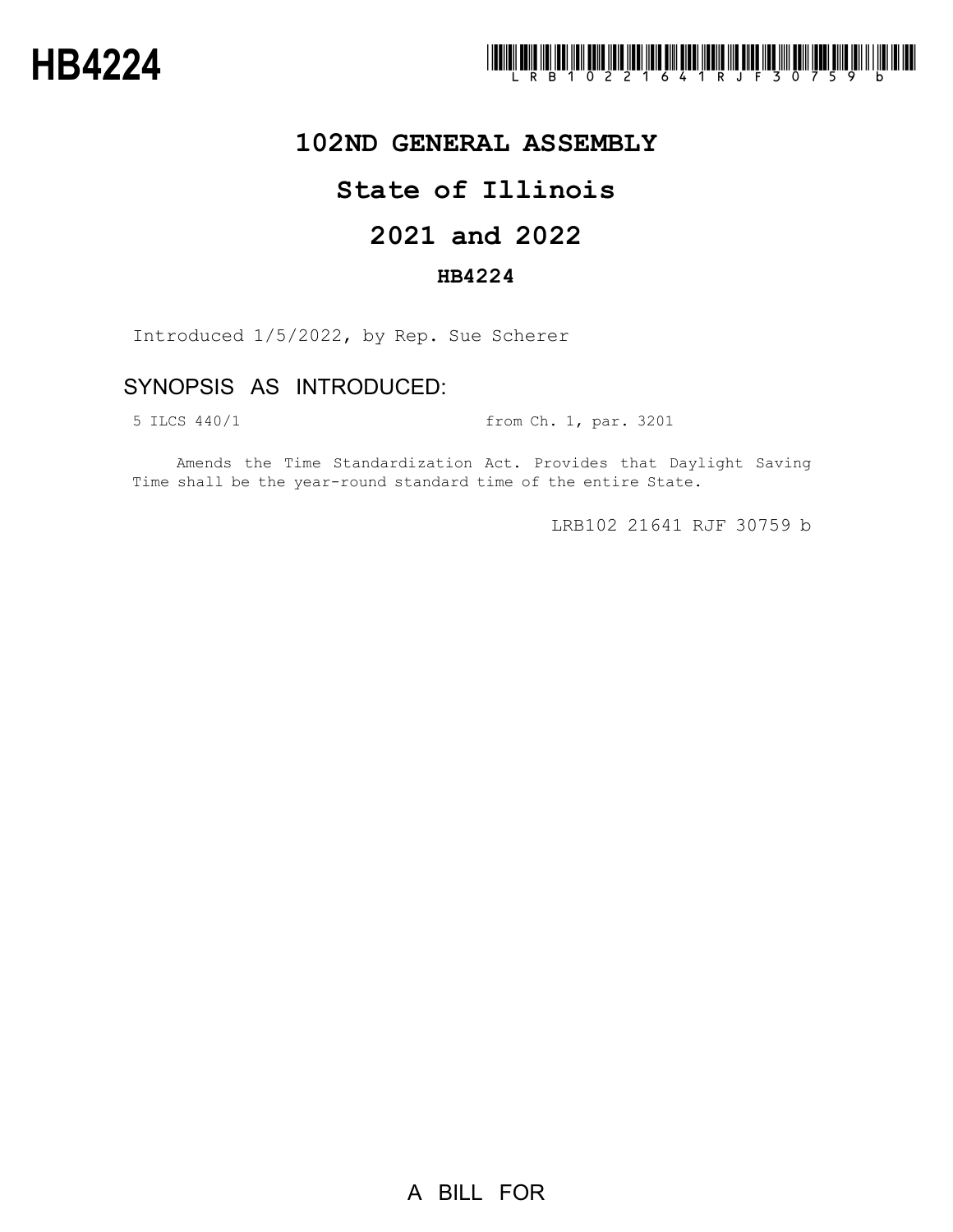AN ACT concerning government.

#### **Be it enacted by the People of the State of Illinois, represented in the General Assembly:** 2 3

Section 1. This Act may be referred to as the Sunshine Saving Act. 4 5

Section 3. Findings. 6

7

1

(a) The General Assembly finds and declares the following:

(1) Based upon federal requirements, the majority of the states, including Illinois, advance the standard time of the state by one hour on the second Sunday of March of each year through the first Sunday of November, which constitutes what is referred to as Daylight Saving Time. 8 9 10 11 12

(2) Daylight Saving Time lasts for 8 months, which means that the citizens of this State live more months under Daylight Saving Time than the standard time that would exist without the time change due to Daylight Saving Time. 13 14 15 16 17

(3) Studies have shown that making Daylight Saving Time permanent could have the following benefits: (i) reduce car crashes and accidents involving pedestrians; (ii) reduce risk for cardiac issues, stroke, and seasonal depression; (iii) reduce robberies, due to more daylight in the evenings; (iv) increase economic activity; (v) 18 19 20 21 22 23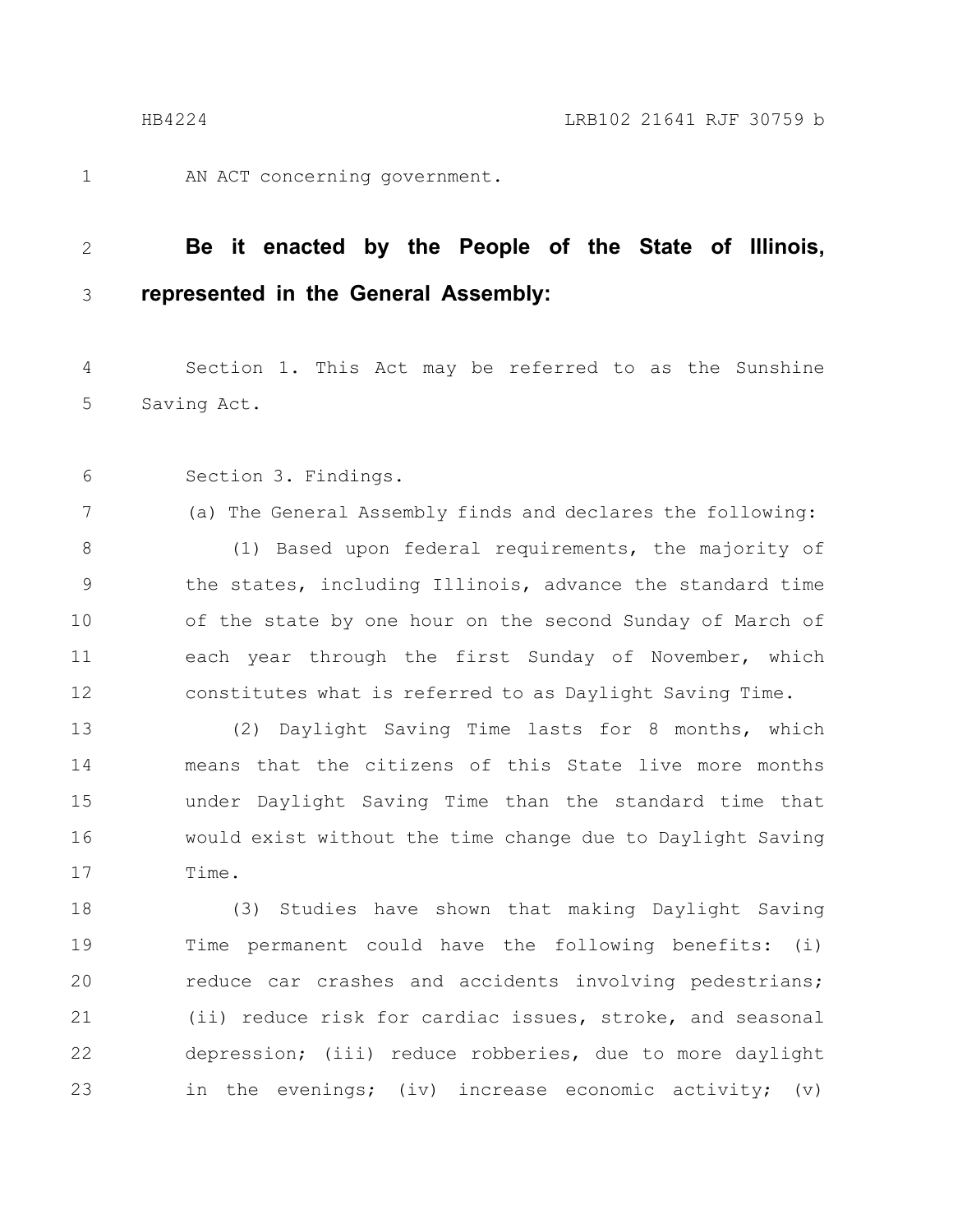reduce childhood obesity and increase physical fitness; (vi) help the agricultural industry by eliminating biannual disruptions in farmers' schedules and supply chain partners; and (vii) reduce energy usage. 1 2 3 4

(4) Many states have introduced bills and resolutions concerning Daylight Saving Time, including at least 19 states in the last 4 years that have enacted legislation or passed resolutions to provide for year-round Daylight Saving Time. 5 6 7 8 9

(b) Following the trend set by the many states of legislation on the topic of Daylight Saving Time, the General Assembly finds and declares that Daylight Saving Time should be the year-round standard time of the entire State and that this legislation is necessary for and beneficial to the people of Illinois. The General Assembly further urges that the Congress of the United States undertake the matter as well. 10 11 12 13 14 15 16

Section 5. The Time Standardization Act is amended by changing Section 1 as follows: 17 18

(5 ILCS 440/1) (from Ch. 1, par. 3201) 19

Sec. 1. Notwithstanding how time is advanced pursuant to the federal Uniform Time Act of 1966, 15 U.S.C. 260a, at At two o'clock ante meridian of the second Sunday in March of 2023 each year, the standard time in this State shall be advanced one hour; and thereafter, Daylight Saving Time shall be the 20 21 22 23 24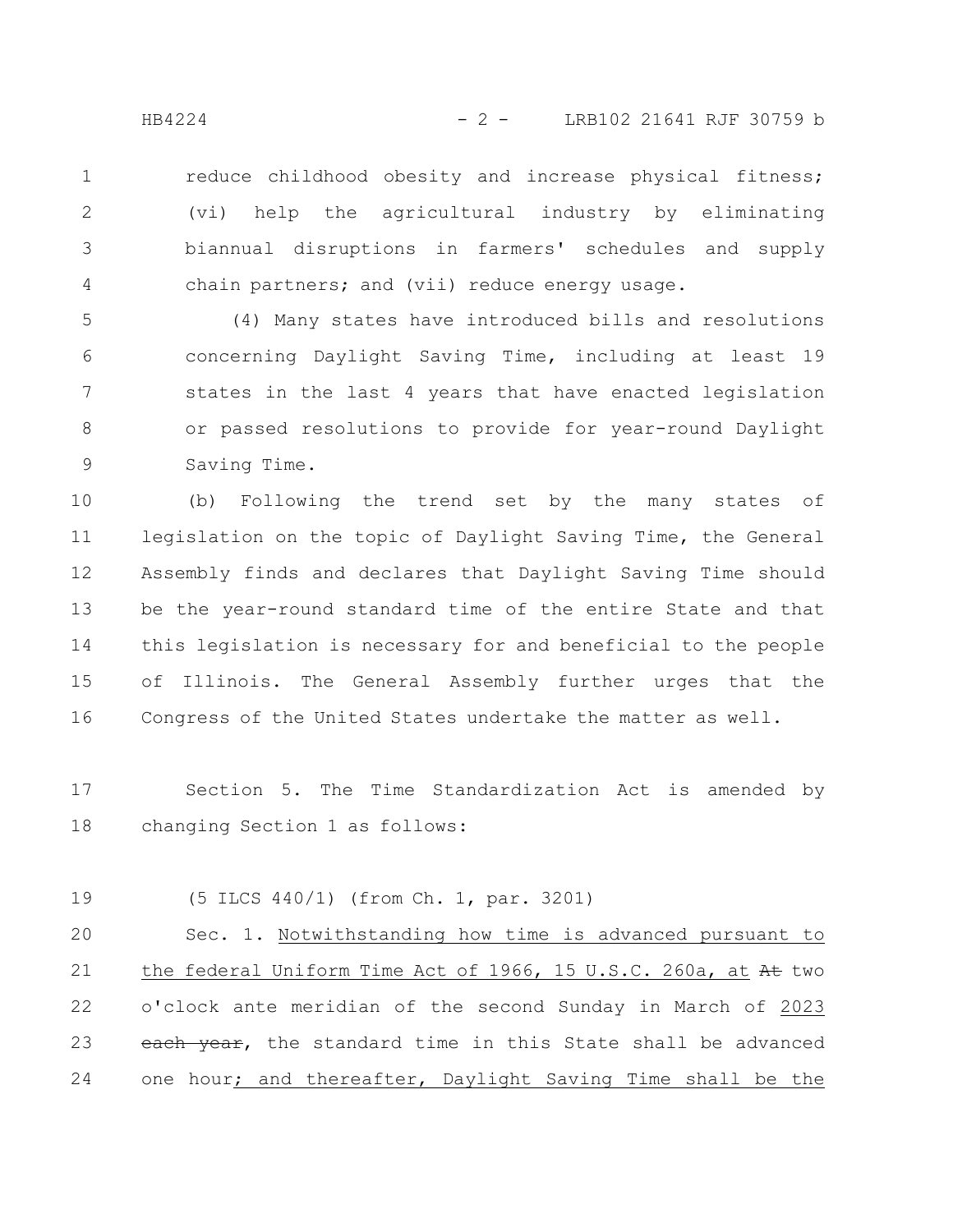year-round standard time of the entire State, and at o'clock ante meridian of the first Sunday in November of each year the standard time in this State shall, by the retarding of made to coincide with the mean ninety degrees of longitude West from Greenwich, the standard official time of which is described as United States standard central time, so that between the second Sunday of March at two o'clock ante meridian in each year and Sunday in November at two o'clock ante meridian in each year the standard time in this State shall be one hour in advance of the United States standard central time: Provided, however, that nothing in this Act shall be so construed as to be contravention of any federal law or authorized order of Interstate Commerce Commission with respect to the time zones of the United States. And in all laws, statutes, orders, judgments, rules and regulations relating to the time of performance of any act of any officer or department of this State, or of any county, township, city or town, municipal corporation, agency or instrumentality of the State, or school district or school authority or relating to the time in which any rights shall accrue or determine, or within which any act shall or shall not be performed by any person subject to the jurisdiction of the State, and in all the public schools and in all institutions of the State, or of any county, township, city or town, municipal corporation, agency or instrumentality of the State or school district or school authority, and in all 1 2 3 4 5 6 7 8 9 10 11 12 13 14 15 16 17 18 19 20 21 22 23 24 25 26